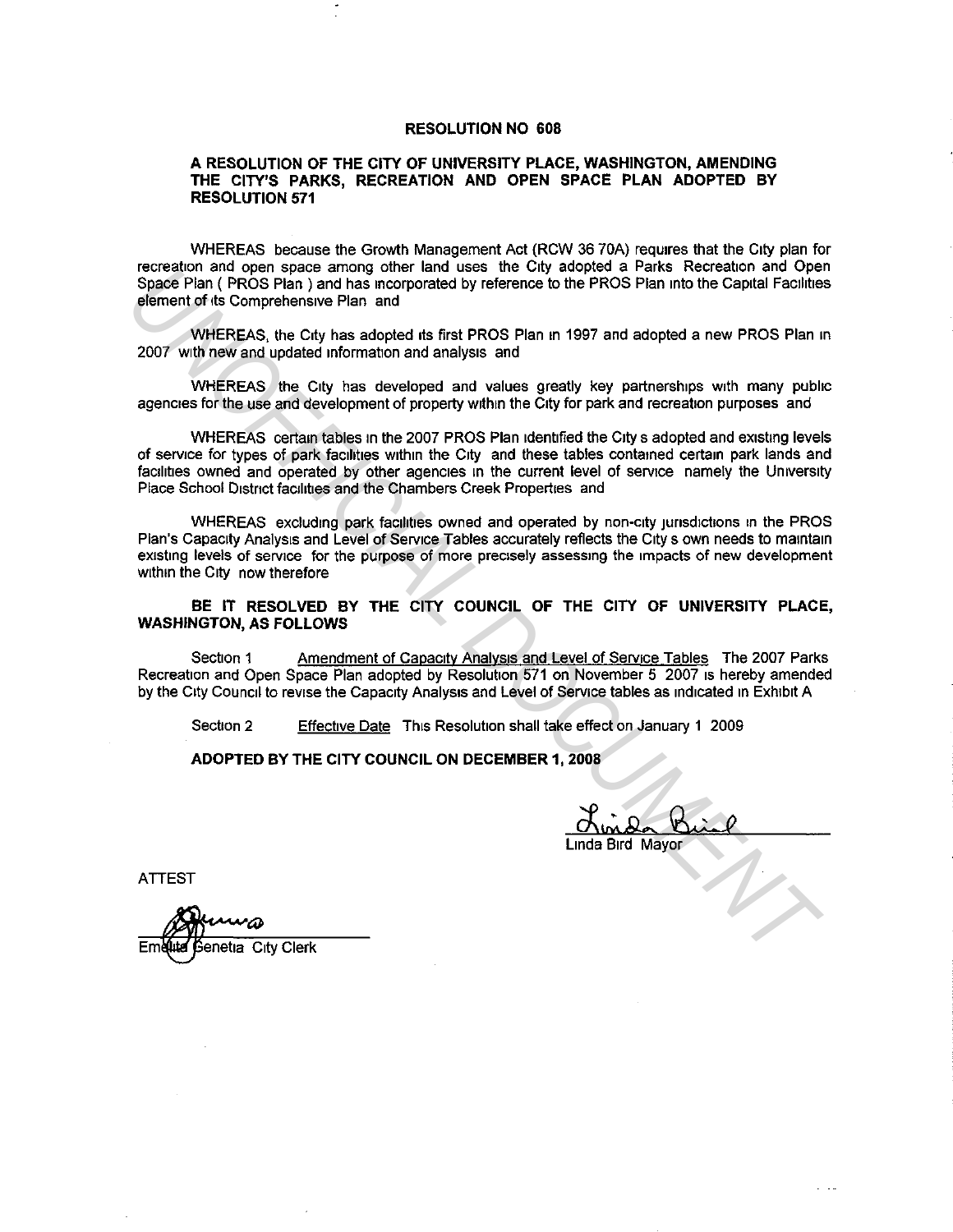# **EXHIBIT A**

PARK RECREATION AND OPEN SPACE PLAN CAPACITY ANALYSIS AND LEVEL OF SERVICE TABLES ANALYSIS AND LEVEL OF SERVICE TABLES<br>
UNITED SERVICE TABLES<br>
UNITED SERVICE TABLES<br>
UNITED SERVICE TABLES<br>
UNITED SERVICE TABLES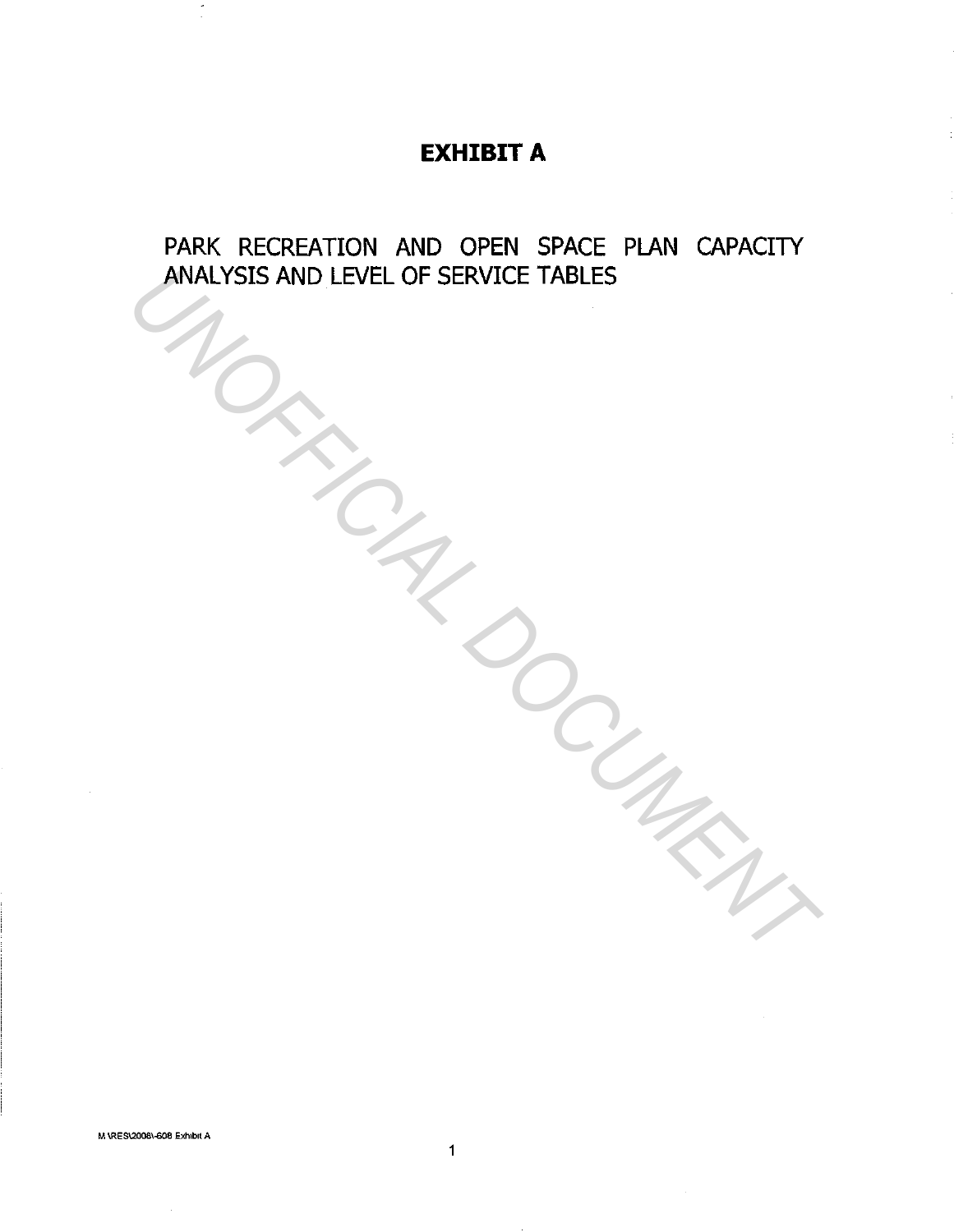# **Capacity Analysis**

The GRASP™ analysis provides a comprehensive view of the levels of service from an overall quality and distribution perspective It 1s also useful to look at the quantities and capacities of individual features including but not limited to sport courts, athletic fields, and picnic shelters, where having an adequate supply of facilities is more important than the location or distribution of those facilities

#### **Capacity LOS for Recreation Components**

Tables 15, 16 and 17 show the capacity for passive, active and indoor recreation components provided by the city-respectfully These tables show the quantities currently available for various components throughout the city Components that are under construction, presently funded, or otherwise expected to be m place within the next five years have been counted For each component, the tables show the current quantity of that component on a "per-1000 persons" basis and the pro-rata number of persons m University Place represented by each component for all public facilities. The tables also include a projection of the number facilities that will need to be added to maintain the current ratios as the population grows and a recommended target capacity based on regional and national standards and community input **Capacity LOS for Recreation Components**<br>Tables 15, 16 and 17 show the capacity for passive, active and indoor recreation<br>components provided by the city-respectfully. These tables show the quantities<br>currently available f

### **Capacity LOS for Passive Recreation Components**

The October 2005 Citizen Survey indicates that some of the highest priorities for the general public are additional open space and trails Table 14 shows that there are 51 2 412 acres of natural areas in University Place Some of these are entire parcels of land, and some are portions of existing parks or other developed sites Unfortunately most of this natural open space 1s inaccessible to the public -Over 200 acres is in Chambers Creek Canyon and another 100 acres In the southern portion of Chambers Creek Properties Although Table 14 shows that the city has approximately 1 2  $\frac{1}{2}$  miles of the trails it needs, these trails include street sidewalks-and the paved Grandview Trail The City completely lacks nature trails in wooded and natural open space areas

Establishing a Chambers - Leach Creek trail corridor by acquiring properties and/or trail easements and building a trail will open much of the available natural areas m the city and provide the trail deficit Other passive components the City needs to meet adopted service levels include two bandstands, four large picnic shelters, three trailheads and two water features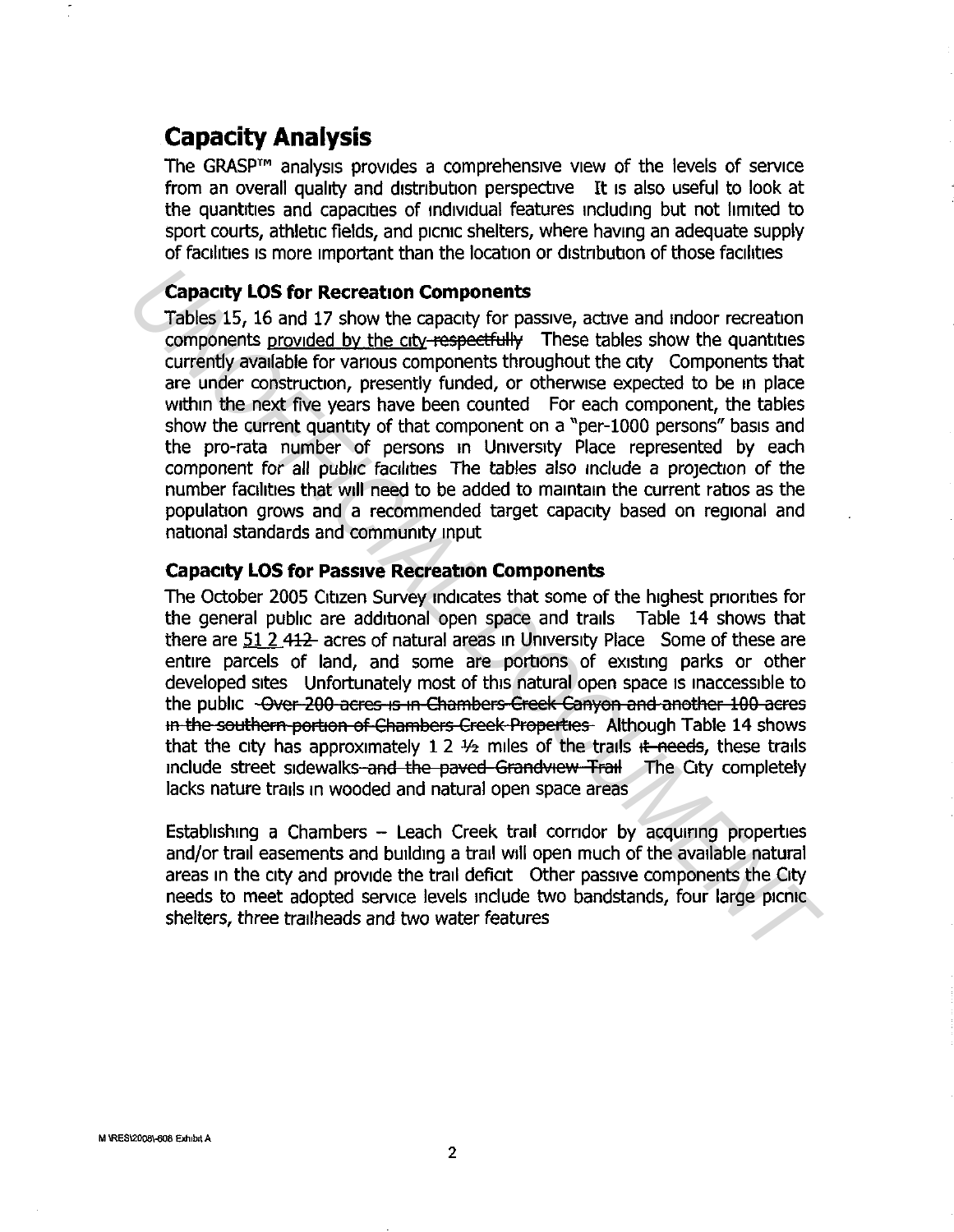| Table 15                                                   |  |
|------------------------------------------------------------|--|
| <b>CITY Capacity LOS for Passive Recreation Components</b> |  |

 $\hat{\mathcal{A}}$ 

 $\mathcal{A}^{\mathcal{A}}$ 

|                                                                                                    |        |        |                  | Table 15   |                                       |                  |                  |                                     |                        |           |            |                           |
|----------------------------------------------------------------------------------------------------|--------|--------|------------------|------------|---------------------------------------|------------------|------------------|-------------------------------------|------------------------|-----------|------------|---------------------------|
| CITY Capacity LOS for Passive Recreation Components                                                |        |        |                  |            |                                       |                  |                  |                                     |                        |           |            |                           |
|                                                                                                    |        |        |                  |            |                                       |                  |                  |                                     |                        |           |            |                           |
|                                                                                                    |        |        | Amphitheater     | Band Stand | S<br>Watu <sub>ral Area</sub><br>acra | Open Turf        | Paths and Trails | Picn <sub>ic Shelter</sub><br>Large |                        |           | Trail Head | Water Featu <sub>re</sub> |
|                                                                                                    |        | Acres  |                  |            |                                       |                  |                  |                                     | Pond                   | Garden    |            |                           |
| <b>INVENTORY</b>                                                                                   |        |        |                  |            |                                       |                  |                  |                                     |                        |           |            |                           |
| City of University Place                                                                           |        | 9962   | $\mathbf{0}$     |            | 512                                   | 3                | $\overline{12}$  | $\mathbf{2}$                        | 2                      | 1         | 1          |                           |
| <b>CURRENT LEVEL OF SERVICE (per 1000 population)</b>                                              |        |        |                  |            |                                       |                  |                  |                                     |                        |           |            |                           |
| <b>CURRENT POPULATION</b>                                                                          | 31,440 |        |                  |            |                                       |                  |                  |                                     |                        |           |            |                           |
| Current Level of Service (Capacity)                                                                |        | 317    | $\overline{000}$ | 003        | 163                                   | $\overline{010}$ | 004              | 006                                 | 006                    | 003       | 003        | 003                       |
| Population per component                                                                           |        | 355    | 0                | 31 440     | 614 06                                | 1048000          | 26 200           | 15720                               | 15720                  | $31\,440$ | 31 440     | 31440                     |
| TARGET LEVEL OF SERVICE (per 1000 population)                                                      |        |        |                  |            |                                       |                  |                  |                                     |                        |           |            |                           |
| <b>Target Level of Service</b>                                                                     |        | 1200   | 002              | 008        | 72                                    | 015              | 025              | 015                                 | 006                    | 004       | 012        | 009                       |
| Population per component                                                                           |        | 83     | 50 000           | 12500      | 139                                   | 6 6 6 7          | 4 000            | 6667                                | 16 667                 | 25 000    | 8333       | 11 11 1                   |
| Current Need Total # needed in place to attain target standard                                     |        | 377 28 | 063              | 252        | 226 37                                | 472              | 786              | 472                                 | 189                    | 126       | 377        | 283                       |
| at current population                                                                              |        |        |                  |            |                                       |                  |                  |                                     |                        |           |            |                           |
| Number that should be added to achieve target LOS at current)<br>population                        |        | 27766  | 063              | 152        | 175 17                                | 172              | 666              | 272                                 | 0 00                   | 026       | 277        | 183                       |
| <b>PROJECTED POPULATION YEAR 2017</b>                                                              | 33,500 |        |                  |            |                                       |                  |                  |                                     |                        |           |            |                           |
| Future Need Total # needed to achieve target LOS at                                                |        |        |                  |            |                                       |                  |                  |                                     |                        |           |            |                           |
| projected population                                                                               |        | 40200  | 067              | 268        | 241 20                                | 503              | 838              | 503                                 | 201                    | 134       | 402        | 302                       |
| Number that should be added to current target levels achieve<br>target LOS at projected population |        | 302 38 | 067              | 168        | 19000                                 | 203              | 718              | 303                                 | 0 00                   | 034       | 302        | 202                       |
|                                                                                                    |        |        |                  |            |                                       |                  |                  |                                     | $\boldsymbol{\Lambda}$ |           |            |                           |

 $\sim$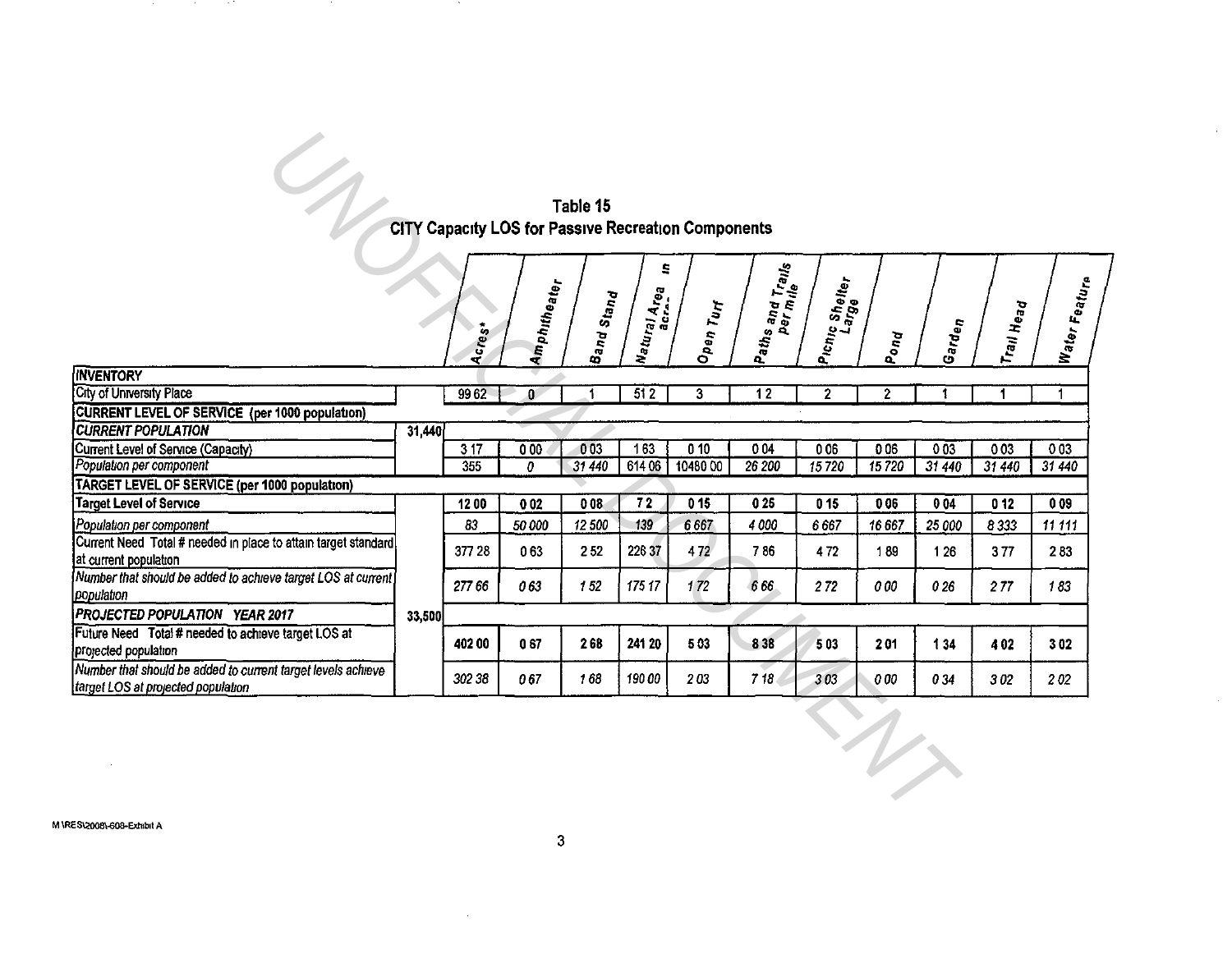#### **Capacity LOS for Active Recreation Components**

Table 16 indicates that the greatest need the city has is for tennis courts, a spray pad and sand volleyball courts What Table 16 does not indicate 1s the distribution of active recreation components around the city The City lacks active recreation facilities in the northwest and the southeast as indicated 1n the GRASP™ Analysis

Another priority from the survey is for additional youth sports fields and improvements to neighborhood parks with playgrounds, etc Table 16 shows that all but one of the City's has only one multi-purpose fields are located at schools and on other properties not owned by the eity Similarly, the City has only less than half ef the existing playgrounds needed are found within city barks-Another prontly from the survey is for additional youth spotts fields and<br>improvements to neghborhood parks with playgrounds, etc Table 16 shows<br>that all but one of the City's <u>has only one</u> multi-purpose fields are levele

Although the City and School District have a good working relationship, many of the playfields and playgrounds are restricted during school hours. The City will need to purchase land in underserved areas of the city, and construct both playfields and playgrounds to better meet the demand for these facilities Some of the playfields should be sports specific and include amenities such as backstops, spectator stands and scoreboards

#### **Capacity for Indoor Recreation Components**

Table 17 shows indoor facilities on a component basis The table shows that the city has only the Senior/Community Center, and a few other components are provided by the School District—The most notable of these are the gymnasiums and the indoor swimming pool

The citizen survey indicated a strong preference for an indoor walking and Jogging track, which currently does not exist The next set of preferences was made up of weights, cardio-vascular, aerobics/fitness/dance space, and facilities for lap swimming and a leisure pool Table 17 shows that there are no fitness/weight room facilities or at present, and that there is only one indoor pool eurrently operated by the School District

The table indicates there 1s also an unmet demand for meeting room/multipurpose room space Concern has been expressed that the Senior/Community Center 1s too small, and staff experience 1s that there 1s more demand for meeting space than can be presently met This type of space 1s best to be considered in combination with other types of indoor recreation spaces when the opportunity presents itself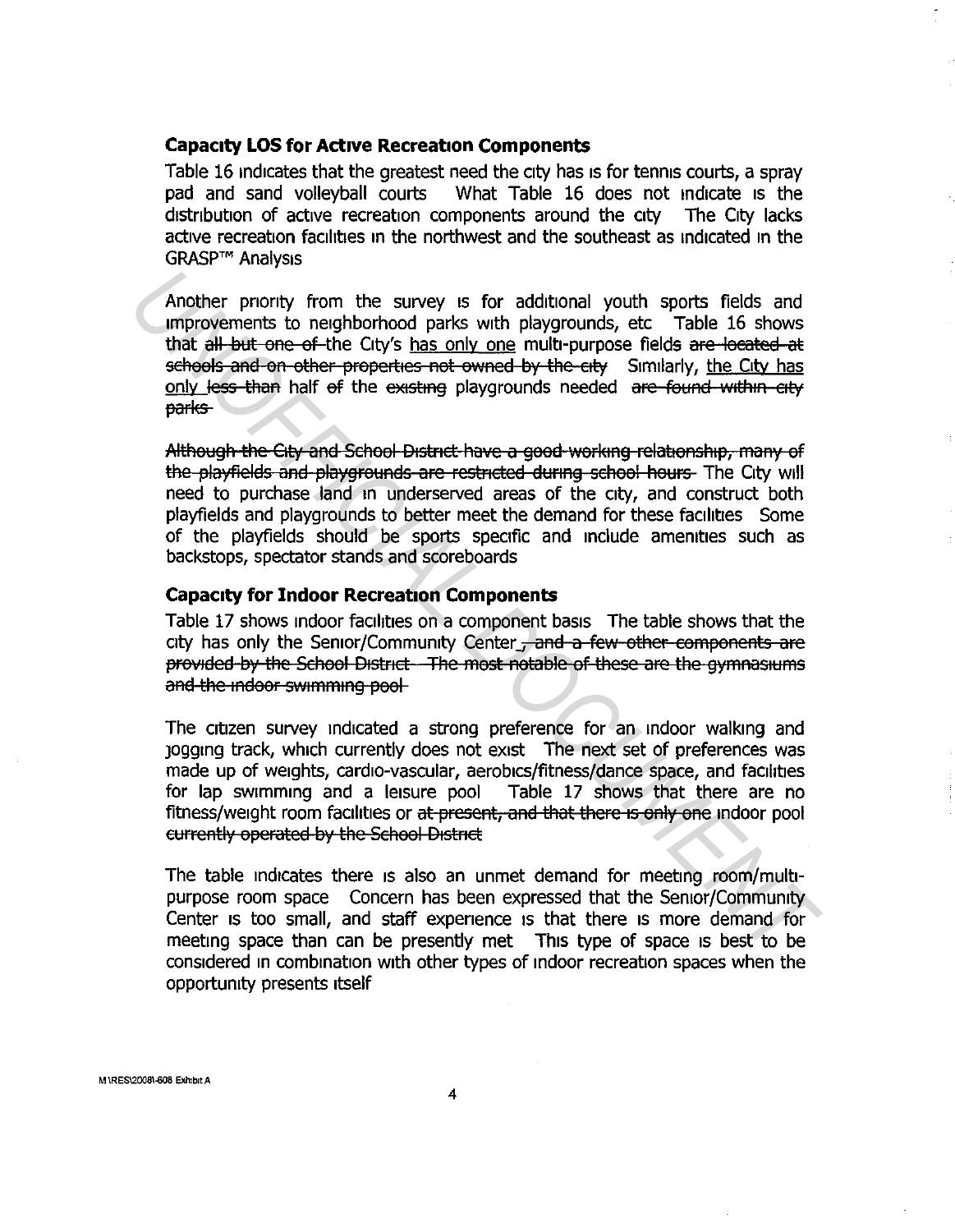#### Table 16 CITY Capacity LOS for Acuve Recreauon Components

 $\sim$ 

 $\mathcal{L}^{\pm}$ 

|                                                                                   |                                                                                                                                                                                                                                                                                                                                                                                                                                                                                                                                                                                                                                                                                                                                                                                                                                                                                                                                                                                                                                                                                                                                                                                            |   |                |    |   |   |    |   |   |   |   |          | $s_{a\eta}$          |
|-----------------------------------------------------------------------------------|--------------------------------------------------------------------------------------------------------------------------------------------------------------------------------------------------------------------------------------------------------------------------------------------------------------------------------------------------------------------------------------------------------------------------------------------------------------------------------------------------------------------------------------------------------------------------------------------------------------------------------------------------------------------------------------------------------------------------------------------------------------------------------------------------------------------------------------------------------------------------------------------------------------------------------------------------------------------------------------------------------------------------------------------------------------------------------------------------------------------------------------------------------------------------------------------|---|----------------|----|---|---|----|---|---|---|---|----------|----------------------|
| <b>INVENTORY</b>                                                                  |                                                                                                                                                                                                                                                                                                                                                                                                                                                                                                                                                                                                                                                                                                                                                                                                                                                                                                                                                                                                                                                                                                                                                                                            |   |                |    |   |   |    |   |   |   |   |          |                      |
| City of University Place                                                          |                                                                                                                                                                                                                                                                                                                                                                                                                                                                                                                                                                                                                                                                                                                                                                                                                                                                                                                                                                                                                                                                                                                                                                                            | 0 | $\overline{4}$ | 05 | 0 | 0 | -1 | 1 | 4 | 0 | 0 | $\bf{0}$ | $\blacktriangleleft$ |
| <b>CURRENT LEVEL OF SERVICE (per 1000 population)</b>                             |                                                                                                                                                                                                                                                                                                                                                                                                                                                                                                                                                                                                                                                                                                                                                                                                                                                                                                                                                                                                                                                                                                                                                                                            |   |                |    |   |   |    |   |   |   |   |          |                      |
| <b>CURRENT POPULATION</b>                                                         |                                                                                                                                                                                                                                                                                                                                                                                                                                                                                                                                                                                                                                                                                                                                                                                                                                                                                                                                                                                                                                                                                                                                                                                            |   |                |    |   |   |    |   |   |   |   |          |                      |
| Current Level of Service (Capacity)                                               |                                                                                                                                                                                                                                                                                                                                                                                                                                                                                                                                                                                                                                                                                                                                                                                                                                                                                                                                                                                                                                                                                                                                                                                            |   |                |    |   |   |    |   |   |   |   |          |                      |
| Population per component                                                          |                                                                                                                                                                                                                                                                                                                                                                                                                                                                                                                                                                                                                                                                                                                                                                                                                                                                                                                                                                                                                                                                                                                                                                                            |   |                |    |   |   |    |   |   |   |   |          |                      |
| <b>TARGET LEVEL OF SERVICE (per 1000 population)</b>                              |                                                                                                                                                                                                                                                                                                                                                                                                                                                                                                                                                                                                                                                                                                                                                                                                                                                                                                                                                                                                                                                                                                                                                                                            |   |                |    |   |   |    |   |   |   |   |          |                      |
| <b>Target Level of Service</b>                                                    |                                                                                                                                                                                                                                                                                                                                                                                                                                                                                                                                                                                                                                                                                                                                                                                                                                                                                                                                                                                                                                                                                                                                                                                            |   |                |    |   |   |    |   |   |   |   |          |                      |
| Population per component<br>CURRENT NEED Total # needed in place to attain target | $\mathcal{A}$<br>Table 16<br>CITY Capacity LOS for Active Recreation Components<br><b>Multipurpose Fieid</b><br>Football Fleid<br>Tennis Court<br>Piayground<br>Skate p <sub>ark</sub><br>Basketball<br>Spray p <sub>ad</sub><br> Volleyball<br><b>Backstop</b><br>Play Pad<br><b>Ballfield</b><br><b>Track</b><br>Golf<br>31,400<br>003<br>$\overline{000}$<br>013<br>002<br>000<br>$\overline{003}$<br>013<br>000<br>000<br>003<br>000<br>000<br>003<br>7850<br>62800<br>0<br>31 400<br>31 400<br>7850<br>0<br>0<br>31 400<br>0<br>0<br>0<br>$31\,400$<br>022<br>012<br>001<br>001<br>012<br>01<br>021<br>004<br>008<br>004<br>03<br>002<br>012<br>100,000<br>12,500<br>4,545<br>8,333<br>100,000<br>8,333<br>10,000<br>4,762<br>25,000<br>3.333<br>25,000<br>50,000<br>8,333<br>691<br>031<br>251<br>377<br>031<br>377<br>314<br>659<br>126<br>942<br>063<br>126<br>377<br>031<br>277<br>251<br>291<br>327<br>214<br>031<br>026<br>063<br>259<br>126<br>942<br>277<br>33,500<br>737<br>268<br>402<br>034<br>034<br>402<br>335<br>704<br>134<br>134<br>067<br>1005<br>402<br>235<br>337<br>034<br>304<br>263<br>352<br>034<br>302<br>034<br>067<br>134<br>1005<br>302<br>$\ddot{\gamma}$ |   |                |    |   |   |    |   |   |   |   |          |                      |
| standard at current population                                                    |                                                                                                                                                                                                                                                                                                                                                                                                                                                                                                                                                                                                                                                                                                                                                                                                                                                                                                                                                                                                                                                                                                                                                                                            |   |                |    |   |   |    |   |   |   |   |          |                      |
|                                                                                   |                                                                                                                                                                                                                                                                                                                                                                                                                                                                                                                                                                                                                                                                                                                                                                                                                                                                                                                                                                                                                                                                                                                                                                                            |   |                |    |   |   |    |   |   |   |   |          |                      |
| Number that should be added to achieve target LOS at                              |                                                                                                                                                                                                                                                                                                                                                                                                                                                                                                                                                                                                                                                                                                                                                                                                                                                                                                                                                                                                                                                                                                                                                                                            |   |                |    |   |   |    |   |   |   |   |          |                      |
| current population                                                                |                                                                                                                                                                                                                                                                                                                                                                                                                                                                                                                                                                                                                                                                                                                                                                                                                                                                                                                                                                                                                                                                                                                                                                                            |   |                |    |   |   |    |   |   |   |   |          |                      |
| PROJECTED POPULATION YEAR 2017                                                    |                                                                                                                                                                                                                                                                                                                                                                                                                                                                                                                                                                                                                                                                                                                                                                                                                                                                                                                                                                                                                                                                                                                                                                                            |   |                |    |   |   |    |   |   |   |   |          |                      |
| Total # needed to achieve target LOS at projected                                 |                                                                                                                                                                                                                                                                                                                                                                                                                                                                                                                                                                                                                                                                                                                                                                                                                                                                                                                                                                                                                                                                                                                                                                                            |   |                |    |   |   |    |   |   |   |   |          |                      |
| population                                                                        |                                                                                                                                                                                                                                                                                                                                                                                                                                                                                                                                                                                                                                                                                                                                                                                                                                                                                                                                                                                                                                                                                                                                                                                            |   |                |    |   |   |    |   |   |   |   |          |                      |
| Number that should be added to current target levels                              |                                                                                                                                                                                                                                                                                                                                                                                                                                                                                                                                                                                                                                                                                                                                                                                                                                                                                                                                                                                                                                                                                                                                                                                            |   |                |    |   |   |    |   |   |   |   |          |                      |
| achieve target LOS at projected population                                        |                                                                                                                                                                                                                                                                                                                                                                                                                                                                                                                                                                                                                                                                                                                                                                                                                                                                                                                                                                                                                                                                                                                                                                                            |   |                |    |   |   |    |   |   |   |   |          |                      |
|                                                                                   |                                                                                                                                                                                                                                                                                                                                                                                                                                                                                                                                                                                                                                                                                                                                                                                                                                                                                                                                                                                                                                                                                                                                                                                            |   |                |    |   |   |    |   |   |   |   |          |                      |

 $\Lambda$  .  $\Gamma$